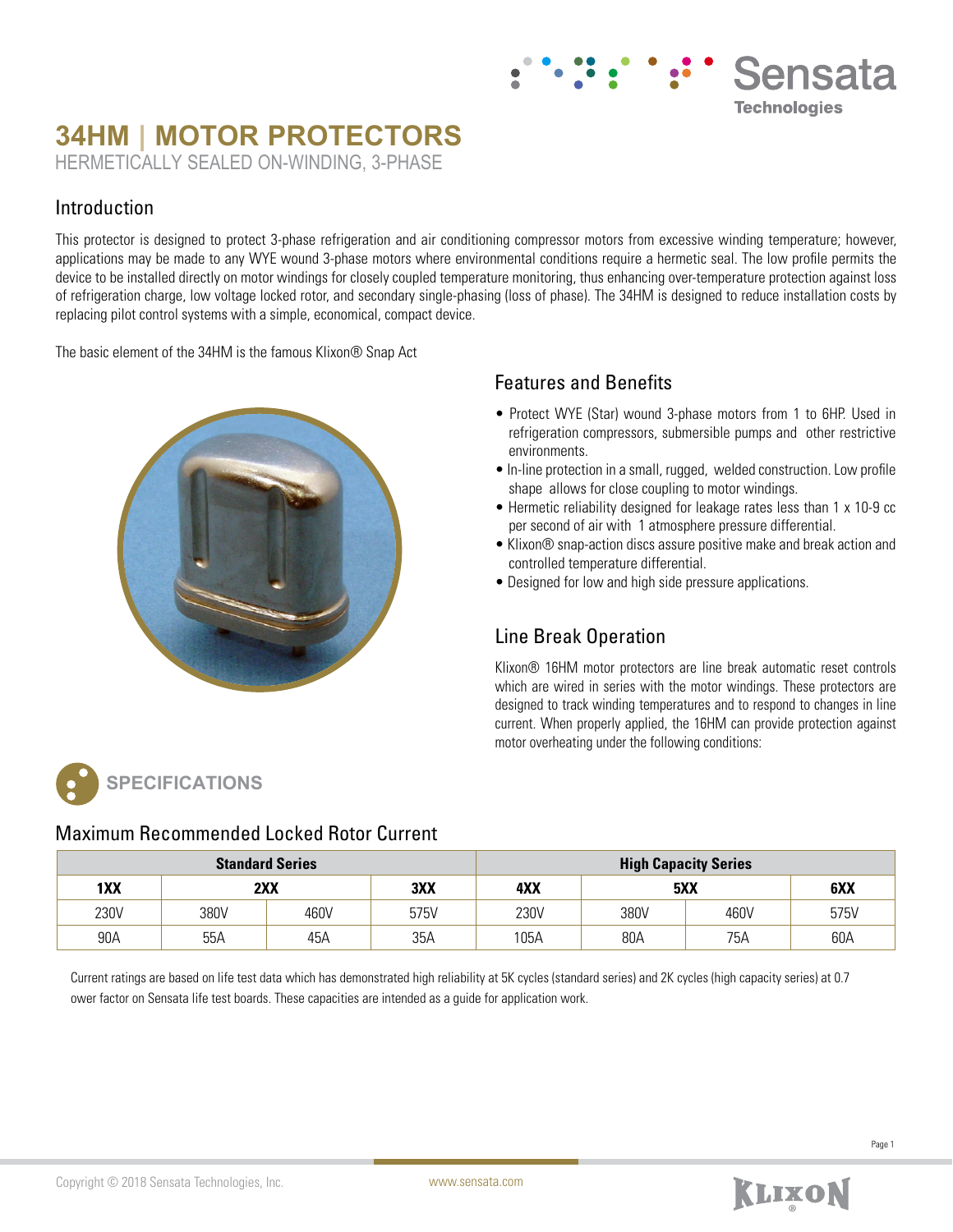## Standard Operating Temperatures

| <b>Open Temperature</b>    | 95°C to 175°C (5°C Increments)<br>Tolerance $\pm 5^{\circ}$ C |
|----------------------------|---------------------------------------------------------------|
| <b>Closing Temperature</b> | To Suit Application<br>Tolerance $\pm 9^{\circ}$ C            |
| <b>Pressure Rating</b>     | 1600 PSIG<br>110 Bar                                          |

#### **DIAGRAMS**

34HM Hermetic Motor Protector



| Unit |       | W     |       | D <sub>1</sub> | D <sub>7</sub> | P3    | Ħ     |       |
|------|-------|-------|-------|----------------|----------------|-------|-------|-------|
| Ins  | 1.170 | 0.670 | 1.140 | 0.556          | 0.089          | 0.250 | 0.585 | 1.080 |
| mm   | 29.7  | 17.0  | 29.0  | 14.1           | ר ה<br>ں.ے     | 6.4   | 14.9  | 27 4  |

## Electrical Schematic